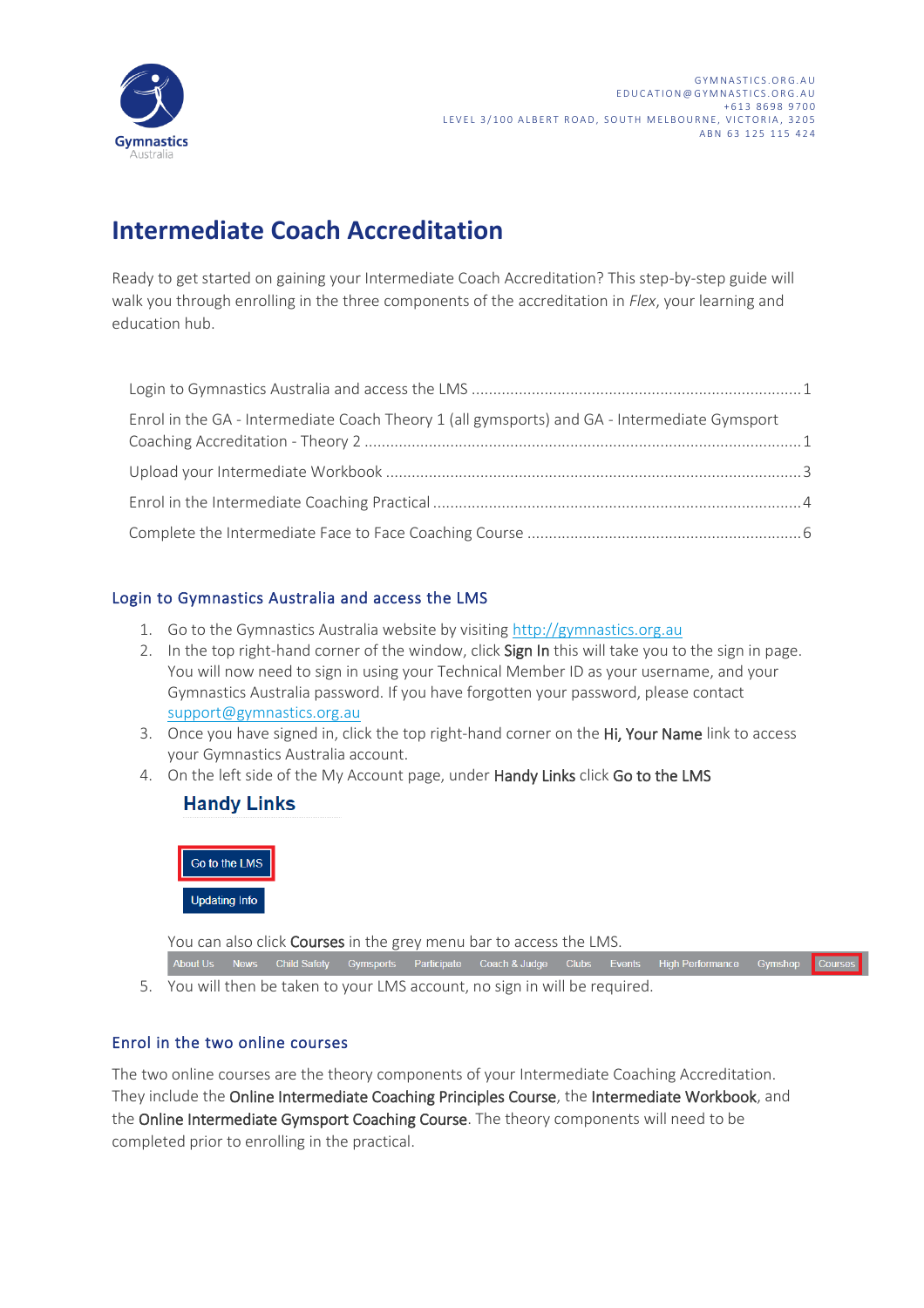

1. Access the Training Library by clicking the Bookshelf icon **and** on the left-hand menu bar and locate the Intermediate Coaching Accreditation Courses category. Click View Courses.



- 2. You will first need to purchase GA Intermediate Coach Theory 1 (all gymsports). This contains the Online Intermediate Coaching Principles Course and the Intermediate Workbook.
- 3. Click Purchase under GA Intermediate Coach Theory 1 (all gymsports). You will then be prompted to enter your payment details; then click Process Payment to complete your enrolment. You'll then be taken to your Training Library and will be able to begin your course.

|                                                     | <b>PROMOTIONAL CODE</b>   |      |                     | <b>APPLY</b>                                |
|-----------------------------------------------------|---------------------------|------|---------------------|---------------------------------------------|
|                                                     | <b>CREDIT CARD NUMBER</b> |      |                     |                                             |
|                                                     |                           |      | <b>CARD TYPE</b>    |                                             |
|                                                     | <b>NAME</b>               |      |                     |                                             |
| GA - Intermediate Coach<br>Theory 1 (all gymsports) |                           |      |                     |                                             |
| Gymnastics Australia                                | <b>EXPIRY DATE</b>        |      | <b>CCV NUMBER @</b> |                                             |
|                                                     | <b>MONTH</b>              | Year |                     |                                             |
| <b>PURCHASE</b><br>\$60.00                          |                           |      |                     |                                             |
|                                                     | <b>PROCESS PAYMENT</b>    |      |                     | <b>SECURED BY</b><br>RapidSSL. <sup>0</sup> |

- 4. You can then purchase GA Intermediate *Gymsport* Coaching Accreditation Theory 2. This is the online theory component specific to your chosen Gymsport. In the Intermediate Coaching Accreditation Courses category of the Training Library, click Purchase under the tile for your gymsport's course (ie, if you are a WAG coach, select *GA - Intermediate WAG Coaching Accreditation - Theory 2*). Complete the purchase of your course as above.
- 5. You'll be emailed a copy of your receipt with your confirmation email.
- 6. You can access online courses you have just enrolled into through the My Training section of

Flex. Access My Training by clicking the Notebook icon  $\mathbb{P}$  on the left-hand menu bar.

- 7. Click View under the course you wish to complete and you'll be able to see the parts of the online course.
- 8. Click Start or Resume for the part of the course you wish to work through.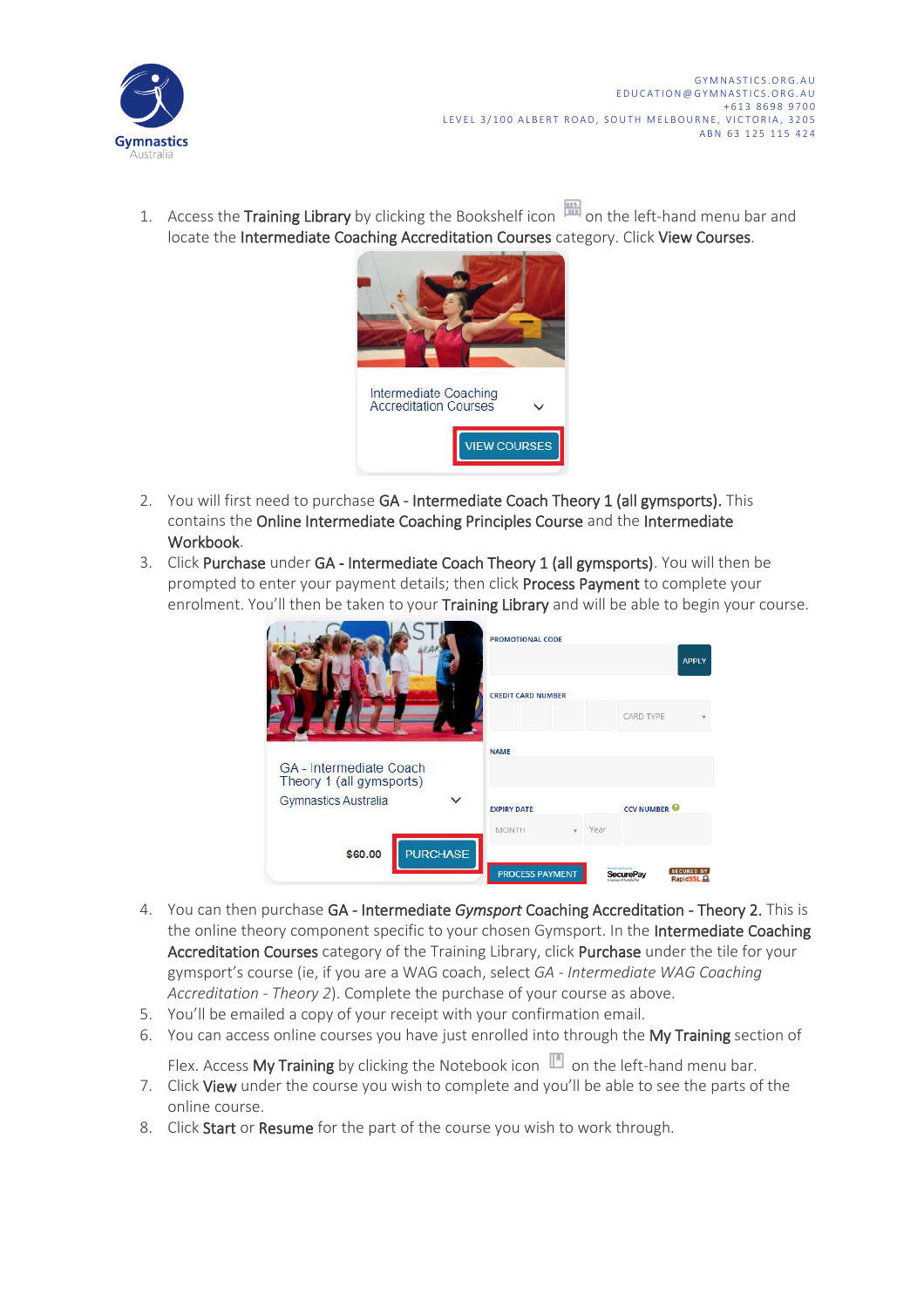

9. When you're ready to take a break from the course, make sure to click the Exit button located in the top left corner of the Flex window.





10. When you complete an Assessment Task or Quiz, make sure to click Print Results on the results page and save a copy for your records.

#### <span id="page-2-0"></span>Upload your Intermediate Workbook

Uploading your Intermediate Workbook is now completed through the My Training page. You can

access My Training by clicking the Notebook icon  $\mathbb{D}$  on the left-hand menu bar.

If you are not already enrolled in GA – Intermediate Coach Theory 1 (all gymsports) this can be found and purchased in the Training Library tab [\(click here for the](#page-0-1) how-to).

- 1. In My Training, locate GA Intermediate Coach Theory 1 (all gymsports), and select View.
- 2. You will now see a list of all the online course components and the final tile will be the Intermediate Workbook, click start on this tile.



3. On the following page, click Show Slides and then Take Assessment.



4. A pop-up will open in a new window; select Upload. You can then select the file from your computer and upload the document. Please note you can only upload one document, if your workbook is in multiple files you'll need to combine them into one file.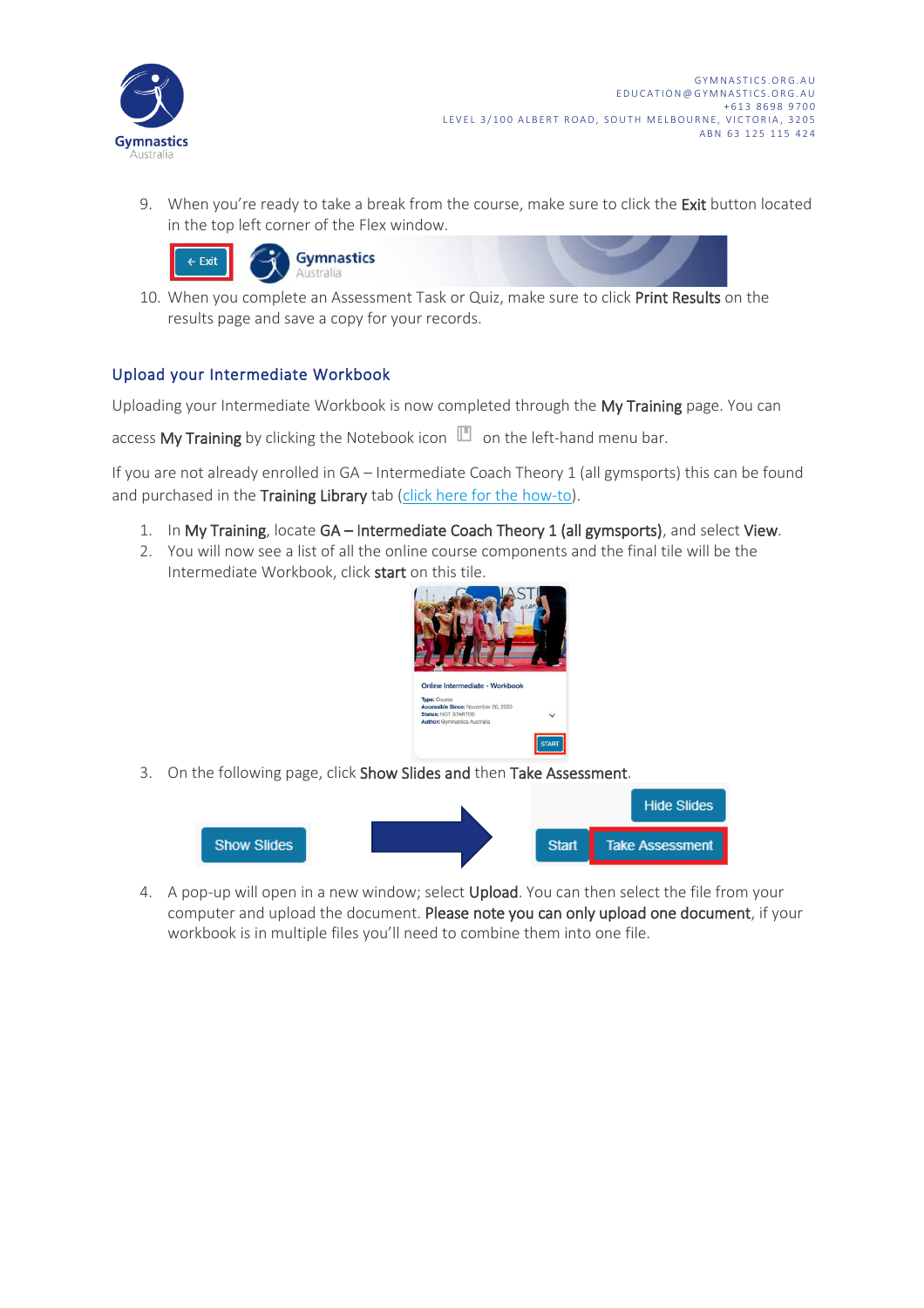



5. When the file has finished uploading, make sure to click Submit.

| <b>Gymnastics</b><br>Australia                                                                                                                                                                                                               |                      |
|----------------------------------------------------------------------------------------------------------------------------------------------------------------------------------------------------------------------------------------------|----------------------|
| Note:<br>You will be automatically logged out after 45 minutes of inactivity. Please click the save<br>progress button to reset your session.                                                                                                | <b>Save Progress</b> |
| Online Intermediate ACR - Workbook<br>Questions                                                                                                                                                                                              |                      |
| <b>Assessment</b><br>Click here to download the assessment workbook.<br>Once downloaded, please print the workbook, complete all questions (including by hand where needed), and upload the completed copy using the<br>upload button below. |                      |
|                                                                                                                                                                                                                                              |                      |
| Please note your assessment will not be marked as proficient unless all questions are completed when uploaded. Please upload the document with<br>your full name in the document title.                                                      |                      |

6. Your submission will be sent for approval, and you will receive an email when it has been accepted and approved. Please note that marking of any uploaded documents can take up to 10 business days.

#### <span id="page-3-0"></span>Enrol in the Intermediate Coaching Practical

The practical component of your accreditation is the third and final part of your Intermediate Coaching Accreditation coursework. Rather than paying to enrol into a specific session or date of a course or workshop, you will be purchasing the practical course and then you will be able to choose the course date you wish to attend. Before you're able to do this, you'll need to have completed the theory components of your accreditation.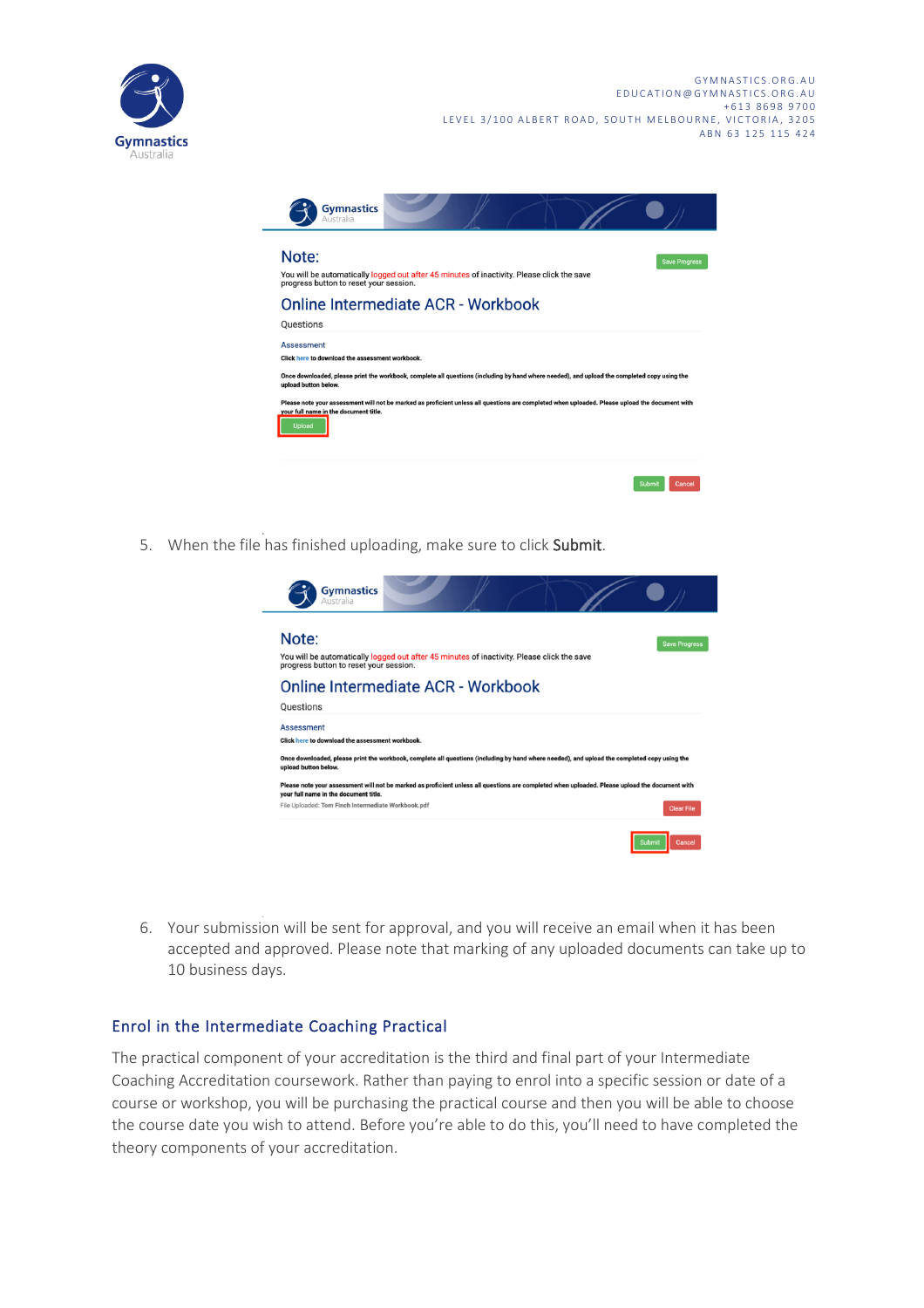

1. Access the Training Library by clicking the Bookshelf icon  $\mathbb{F}$  on the left-hand menu bar and locate the Intermediate Coaching Accreditation Courses category. Click View Courses.



2. Locate the GA - Intermediate *Gymsport* Coaching Accreditation – Practical for your gymsport and click Purchase. You will then be prompted to enter your payment details; then click Process Payment to complete your enrolment into the practical course bundle. Please note: completing this purchase does not guarantee you a place at the course date you wish to attend. You must complete the rest of the enrolment steps.

|                           |      |                     | <b>APPLY</b> |
|---------------------------|------|---------------------|--------------|
| <b>CREDIT CARD NUMBER</b> |      |                     |              |
|                           |      | <b>CARD TYPE</b>    |              |
| <b>NAME</b>               |      |                     |              |
| <b>EXPIRY DATE</b>        |      | <b>CCV NUMBER @</b> |              |
| <b>MONTH</b>              | Year |                     |              |
|                           |      |                     |              |

- 3. You'll be emailed a copy of your receipt with your confirmation email.
- 4. You'll now need to choose a session of the Face to Face course or workshop. You can do this through the Training Event section of Flex. You can access this by clicking the Calendar icon Oon the left-hand menu.
- 5. You'll then see a list of all scheduled sessions. If you know the date of the course you wish to attend, you can select it on the calendar. Otherwise, you can search by course location or course type using the search bars.